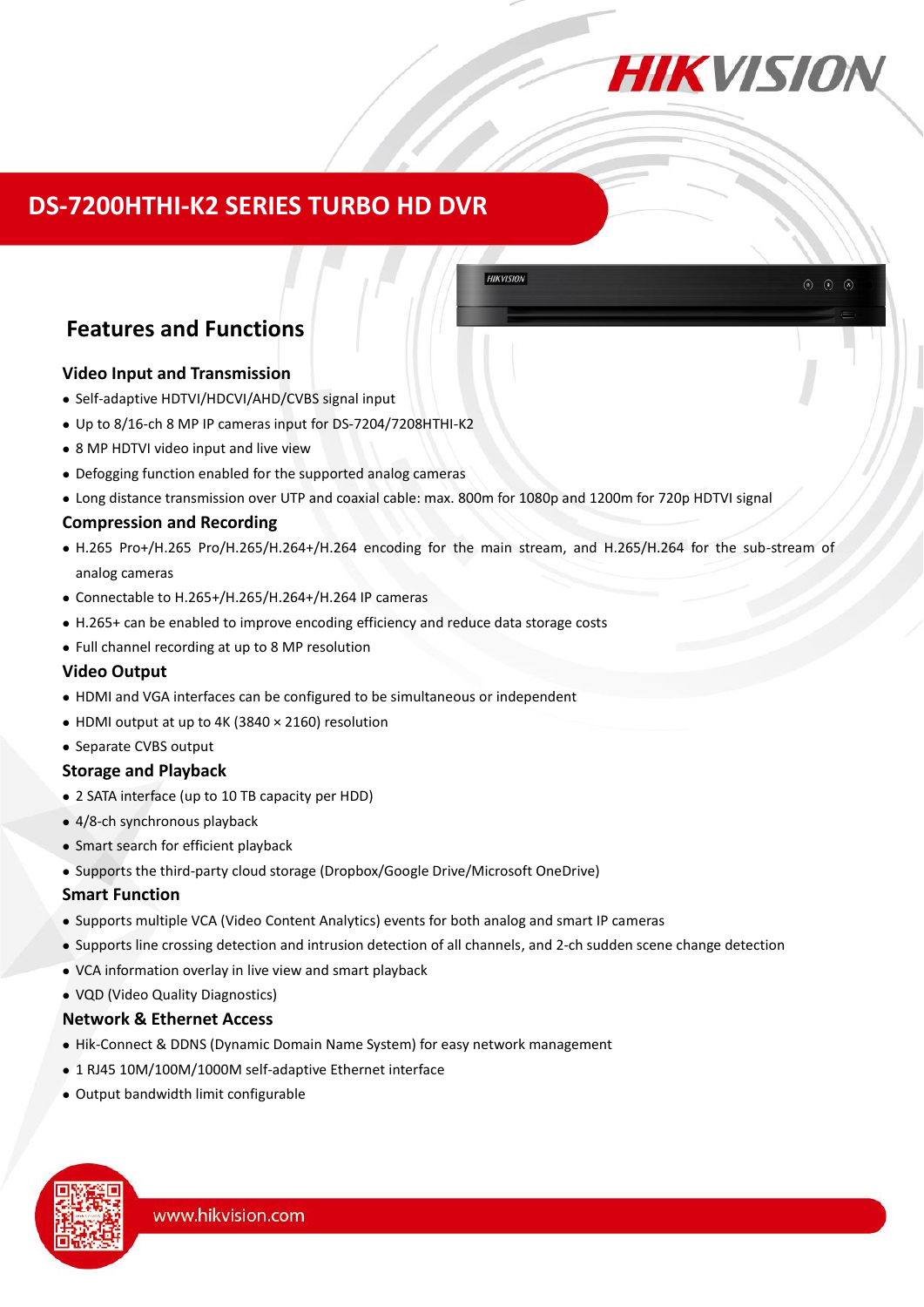

# **Specifications**

Ō

| <b>Model</b>              |                                                | <b>DS-7204HTHI-K2</b>                                                                                                                                                                                                | <b>DS-7208HTHI-K2</b>     |  |  |
|---------------------------|------------------------------------------------|----------------------------------------------------------------------------------------------------------------------------------------------------------------------------------------------------------------------|---------------------------|--|--|
|                           | Video                                          | H.265 Pro+/H.265 Pro/H.265/H.264+/H.264                                                                                                                                                                              |                           |  |  |
| Video/Audio<br>input      | compression<br>Analog video                    | 4-ch<br>8-ch                                                                                                                                                                                                         |                           |  |  |
|                           | input                                          | BNC interface (1.0 Vp-p, 75 $\Omega$ ), supporting coaxitron connection                                                                                                                                              |                           |  |  |
|                           | <b>HDTVI input</b>                             | 8 MP, 5 MP, 4 MP, 3 MP, 1080p30, 1080p25, 720p60, 720p50, 720p30, 720p25                                                                                                                                             |                           |  |  |
|                           | <b>AHD</b> input                               | 5 MP, 4 MP, 3 MP, 1080p25, 1080p30, 720p25, 720p30                                                                                                                                                                   |                           |  |  |
|                           | <b>HDCVI input</b>                             | 4 MP, 1080p25, 1080p30, 720p25, 720p30                                                                                                                                                                               |                           |  |  |
|                           | <b>CVBS input</b>                              | PAL/NTSC                                                                                                                                                                                                             |                           |  |  |
|                           | IP video input                                 | 4-ch (up to 8-ch)                                                                                                                                                                                                    | 8-ch (up to 16-ch)        |  |  |
|                           |                                                | Up to 8 MP resolution                                                                                                                                                                                                |                           |  |  |
|                           |                                                | Supports H.265+/H.265/H.264+/H.264 IP cameras                                                                                                                                                                        |                           |  |  |
|                           | <b>Audio</b><br>compression                    | G.711u                                                                                                                                                                                                               |                           |  |  |
|                           | <b>Audio input</b>                             | 4-ch, RCA (2.0 Vp-p, 1 KΩ)                                                                                                                                                                                           |                           |  |  |
|                           | <b>CVBS output</b>                             | 1-ch, BNC (1.0 Vp-p, 75 Ω), resolution: PAL: 704 × 576, NTSC: 704 × 480                                                                                                                                              |                           |  |  |
|                           | <b>HDMI/VGA</b><br>output                      | VGA: 1-ch, 1920 × 1080/60Hz, 1280 × 1024/60Hz, 1280 × 720/60Hz, 1024 × 768/60Hz<br>HDMI: 1-ch, 4K (3840 × 2160)/30Hz, 2K (2560 × 1440)/60Hz, 1920 × 1080/60Hz, 1280 ×<br>1024/60Hz, 1280 × 720/60Hz, 1024 × 768/60Hz |                           |  |  |
|                           | <b>Encoding</b><br>resolution                  | 8 MP/5 MP/4 MP/3 MP/1080p/720p/WD1/4CIF/VGA/CIF                                                                                                                                                                      |                           |  |  |
| Video/Audio<br>output     | Frame rate                                     | Main stream:<br>8 MP@12fps, 5 MP@20fps, 3 MP@18fps<br>4 MP/1080p/720p/WD1/4CIF/VGA/CIF@25fps (P)/30fps (N)<br>Sub-stream:<br>WD1/4CIF/CIF@25fps (P)/30fps (N)                                                        |                           |  |  |
|                           | Video bit rate                                 | 32 Kbps to 16 Mbps                                                                                                                                                                                                   |                           |  |  |
|                           | Audio output<br>Audio bit rate                 | 1-ch, RCA (Linear, 1 KΩ)<br>64 Kbps                                                                                                                                                                                  |                           |  |  |
|                           | Dual stream                                    | Support                                                                                                                                                                                                              |                           |  |  |
|                           | Stream type                                    | Video, Video & Audio                                                                                                                                                                                                 |                           |  |  |
|                           | Synchronous<br>playback                        | 4-ch                                                                                                                                                                                                                 | 8-ch                      |  |  |
|                           | Incoming<br>bandwidth                          | 32 Mbps                                                                                                                                                                                                              | 64 Mbps                   |  |  |
| <b>Network</b>            | Remote<br>connections                          | 32                                                                                                                                                                                                                   | 64                        |  |  |
| management                | <b>Network</b><br>protocols                    | TCP/IP, PPPoE, DHCP, Hik-Connect, DNS, DDNS, NTP, SADP, NFS, iSCSI, UPnP™, HTTPS,<br><b>ONVIF</b>                                                                                                                    |                           |  |  |
| <b>Hard disk</b>          | <b>SATA</b>                                    | 2 SATA interfaces                                                                                                                                                                                                    |                           |  |  |
|                           | Capacity<br>Up to 10 TB capacity for each disk |                                                                                                                                                                                                                      |                           |  |  |
| <b>External interface</b> | Two-way audio<br>input                         | 1-ch, RCA (2.0 Vp-p, 1 K $\Omega$ ) (using the 1 <sup>st</sup> audio input)                                                                                                                                          |                           |  |  |
|                           | <b>Network interface</b>                       | 1, RJ45 10M/100M/1000M self-adaptive Ethernet interface                                                                                                                                                              |                           |  |  |
|                           | <b>USB</b> interface                           | Front panel: 1 × USB 2.0<br>Rear panel: 1 × USB 3.0                                                                                                                                                                  |                           |  |  |
|                           | Serial interface                               | RS-485 (half-duplex)                                                                                                                                                                                                 |                           |  |  |
|                           | Alarm in/out                                   | 4/1                                                                                                                                                                                                                  | 8/4                       |  |  |
|                           | Power supply                                   | 12 VDC                                                                                                                                                                                                               |                           |  |  |
| General                   | Consumption<br>(without HDD)                   | $\leq 15$ W                                                                                                                                                                                                          | $\leq 20$ W               |  |  |
|                           | <b>Working</b><br>temperature                  | -10 °C to +55 °C (+14 °F to +131 °F)                                                                                                                                                                                 |                           |  |  |
|                           | <b>Working humidity</b>                        | 10% to 90%                                                                                                                                                                                                           |                           |  |  |
|                           | <b>Dimensions</b><br>$(W \times D \times H)$   | $380 \times 320 \times 48$ mm (15.0 $\times$ 12.6 $\times$ 1.9 inch)                                                                                                                                                 |                           |  |  |
|                           | Weight<br>(without HDD)                        | ≤ 1.5 kg $(3.3 \text{ lb})$                                                                                                                                                                                          | ≤ 2 kg $(4.4 \text{ lb})$ |  |  |